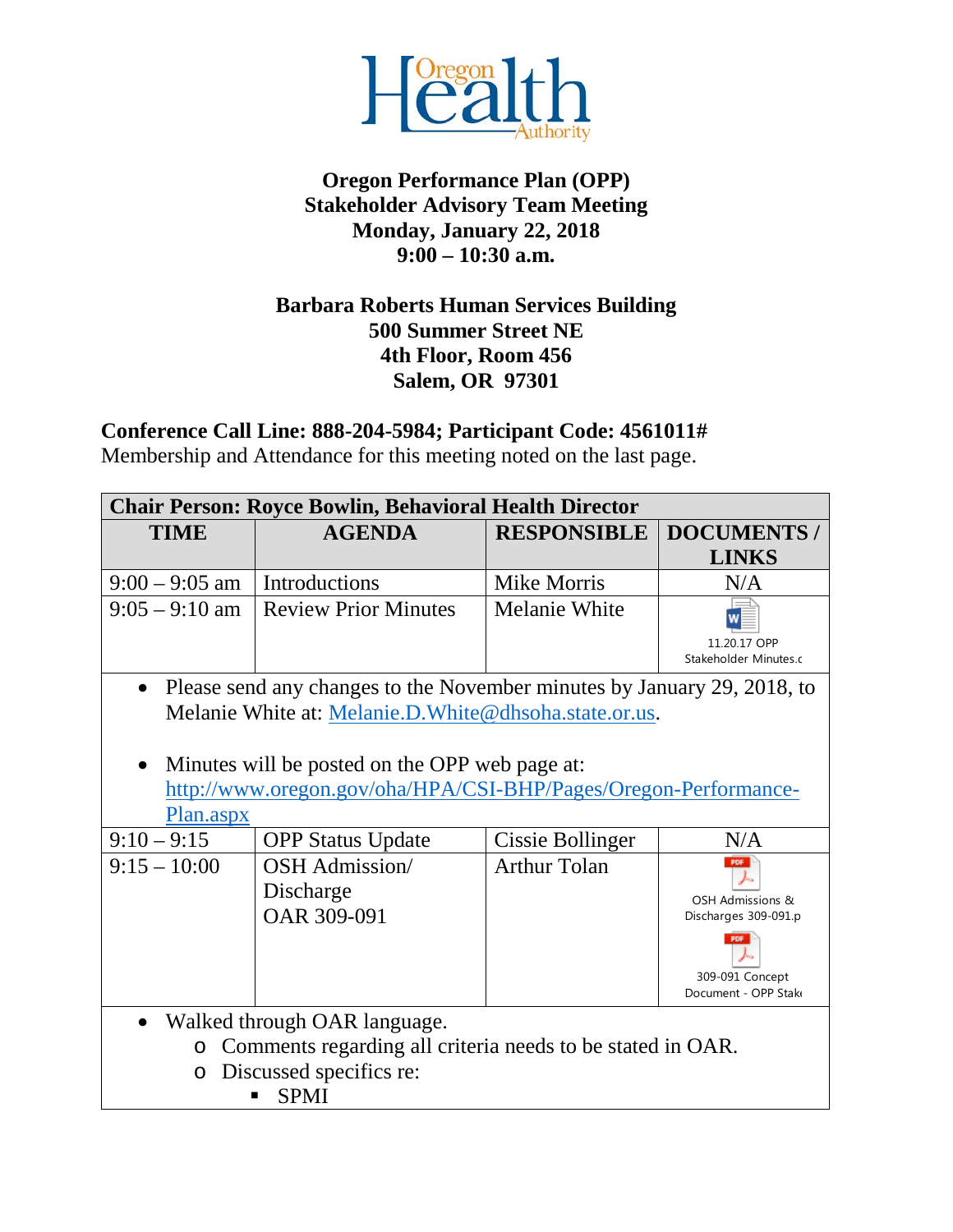- Admissions of Individuals under Civil Commitment
- Admission of Individuals Voluntary by Guardian
- **Dangerousness**
- **Personality Disorder and limitations re: admission**
- Comments brought forward re: Civil Commitment workgroup and the Missouri definitions.
	- o Suggestion to have Civil Commitment workgroup review OAR.

| $10:00 - 10:10$                                                                   | Next Steps Re: OAR                                                 | <b>Cissie Bollinger</b> | N/A              |  |  |
|-----------------------------------------------------------------------------------|--------------------------------------------------------------------|-------------------------|------------------|--|--|
| OHA will meet with representatives from Acute Care to further develop             |                                                                    |                         |                  |  |  |
| the OAR and discuss timeline.                                                     |                                                                    |                         |                  |  |  |
|                                                                                   |                                                                    |                         |                  |  |  |
| $10:10 - 10:25$                                                                   | Discussion with Pam                                                | Pam Hyde                | N/A              |  |  |
|                                                                                   | Hyde                                                               |                         |                  |  |  |
| Request to have Pam attend upcoming CCO Behavioral Health Director's<br>$\bullet$ |                                                                    |                         |                  |  |  |
| Meeting.                                                                          |                                                                    |                         |                  |  |  |
|                                                                                   | Pam encouraged team to review IC Report #2.                        |                         |                  |  |  |
|                                                                                   | Shared plan for upcoming focus on Mobile Crisis, Criminal Justice  |                         |                  |  |  |
|                                                                                   | Diversion and Supported Housing.                                   |                         |                  |  |  |
| Pam encouraged team and OHA to continue to get clear roles and<br>$\bullet$       |                                                                    |                         |                  |  |  |
| responsibilities for all system partners.                                         |                                                                    |                         |                  |  |  |
|                                                                                   |                                                                    |                         |                  |  |  |
| $10:25 - 10:30$                                                                   | Other                                                              | All                     |                  |  |  |
|                                                                                   | Kevin Fitts' announcement: The Second Annual Law and Mental Health |                         |                  |  |  |
| Conference is March 2, 2018. I'm working with that organization as a              |                                                                    |                         |                  |  |  |
| volunteer. I'm going to send that announcement to Melanie, and then she           |                                                                    |                         |                  |  |  |
| can forward that on to interested individuals on the advisory team.               |                                                                    |                         |                  |  |  |
|                                                                                   |                                                                    |                         |                  |  |  |
|                                                                                   | <b>Next Meeting:</b>                                               | Melanie White           | PDF              |  |  |
|                                                                                   | 03/21/2018 (Cancelled)                                             |                         | 2018 OPP Meeting |  |  |
|                                                                                   | May 21, 2018                                                       |                         | Dates.pdf        |  |  |

| <b>Oregon Performance Plan (OPP)</b>        |              |                                |  |
|---------------------------------------------|--------------|--------------------------------|--|
| <b>Stakeholder Advisory Team Membership</b> |              |                                |  |
|                                             | <b>NAME</b>  | <b>AFFILIATION</b>             |  |
|                                             | Royce Bowlin | <b>Oregon Health Authority</b> |  |